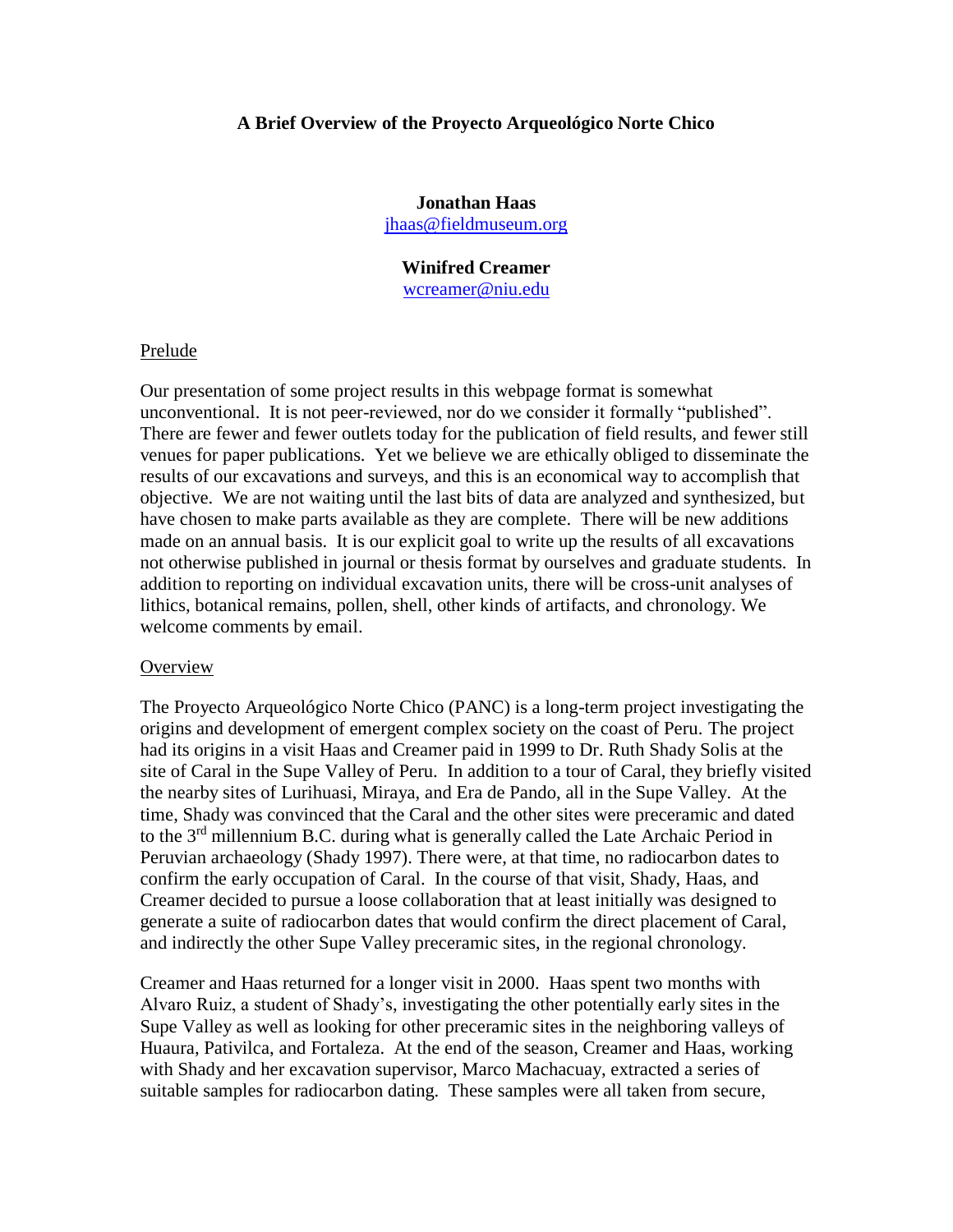undisturbed locations previously excavated by Shady and Machacuay and focused on annual plant fibers, e.g. grasses, reeds and leaves. Creamer received a small grant from Northern Illinois University to process these samples and obtain dates. They were sent to three different radiocarbon laboratories to avoid possible lab bias. The results, ranging from 3640±50 to 4090±90 RCYBP, calibrated to 2020 to 2627 years B.C. (Shady, et al. 2001), thus confirming Shady's assessment of the early chronology of Caral.

Creamer, Haas, and Ruiz worked together again in 2001 with a small group of students. It was during that time that the project was given the title Proyecto Arqueológico Norte Chico (PANC) following the local reference to the four valleys of Huaura, Supe, Pativilca, and Fortaleza as the "Norte Chico" or "Little North". The team spent two months visiting sites, taking notes on known sites, taking measurements on sunken circular courts (resulting in a Master's Thesis for Theresa Chun [Chun 2003) and recording the locations of other sites in the Pativilca and Fortaleza valleys that had characteristics of the Late Archaic (monumental architecture and lack of ceramics on the surface or in visible cuts in disturbed areas. All of these sites had been recorded earlier but had not been identified as Late Archaic by earlier researchers in the area (Williams and Merino 1979; Vega-Centeno, et al. 1998).

The first major field seasons of PANC in 2002 and 2003 were supported by a grant from the National Science Foundation as well as private funding sources. In 2002, seven sites were targeted for testing in the Pativilca Valley: Huayto, Pampa San Jose, Punta y Suela, Upaca, Vinto Alto, Carreteria, and Potao (see Creamer, et al. 2007; Ruiz, et al. 2008 for a comprehensive report on these excavations). In 2003, six sites were targeted for testing in the Fortaleza Valley: Porvenir, Caballete, Cerro Blanco 1, Cerro Blanco 2, Huaricanga, and Shaura (see Creamer, et al. 2013). All of these sites had been identified in 2001 as having potential for belonging to the Late Archaic Period between 3000 and 1800 B.C. The primary characteristics were a dearth of ceramics on the surface and in cuts left by looters or construction, the presence of *shicra* bags (loose woven bags of reeds used to hold cobble-sized stones (Asencios 2009), and large-scale communal architecture constructed out of either river cobbles or quarried volcanic rock. Four of the Pativilca sites - Carreteria, Punta y Suela, Pampa San Jose, and Upaca – and five of the Fortaleza sites – Porvenir, Caballete, Cerro Blanco 2, Huaricanga, and Shaura - also had sunken circular courts. Such courts are a prominent feature at Caral and other sites in the Supe Valley, though not definitive of the Late Archaic.

At each of these sites, multiple testing strategies were pursued. Test pits, 1X2 m, were situated in places where there were indications of subsurface trash deposits. Existing looters pits or trenches were scraped, cleaned and profiled. New trenches were excavated into the sides of communal architecture to reach lower and earlier construction phases. The two primary objectives of these excavations were to obtain suitable material for radiocarbon dates and samples of domestic trash that would reflect diet and native environment. Where possible, annual plant fibers were submitted for analysis, though 20 of the 93 samples processed were charcoal fragments. A total of 93 radiocarbon dates were obtained from the 13 sites and these dates confirmed that 12 of them were constructed and occupied in the Late Archaic Period. Only the site of Potao fell outside the range of 3000 to 1800 B.C. with a single date with a calibrated weighted average of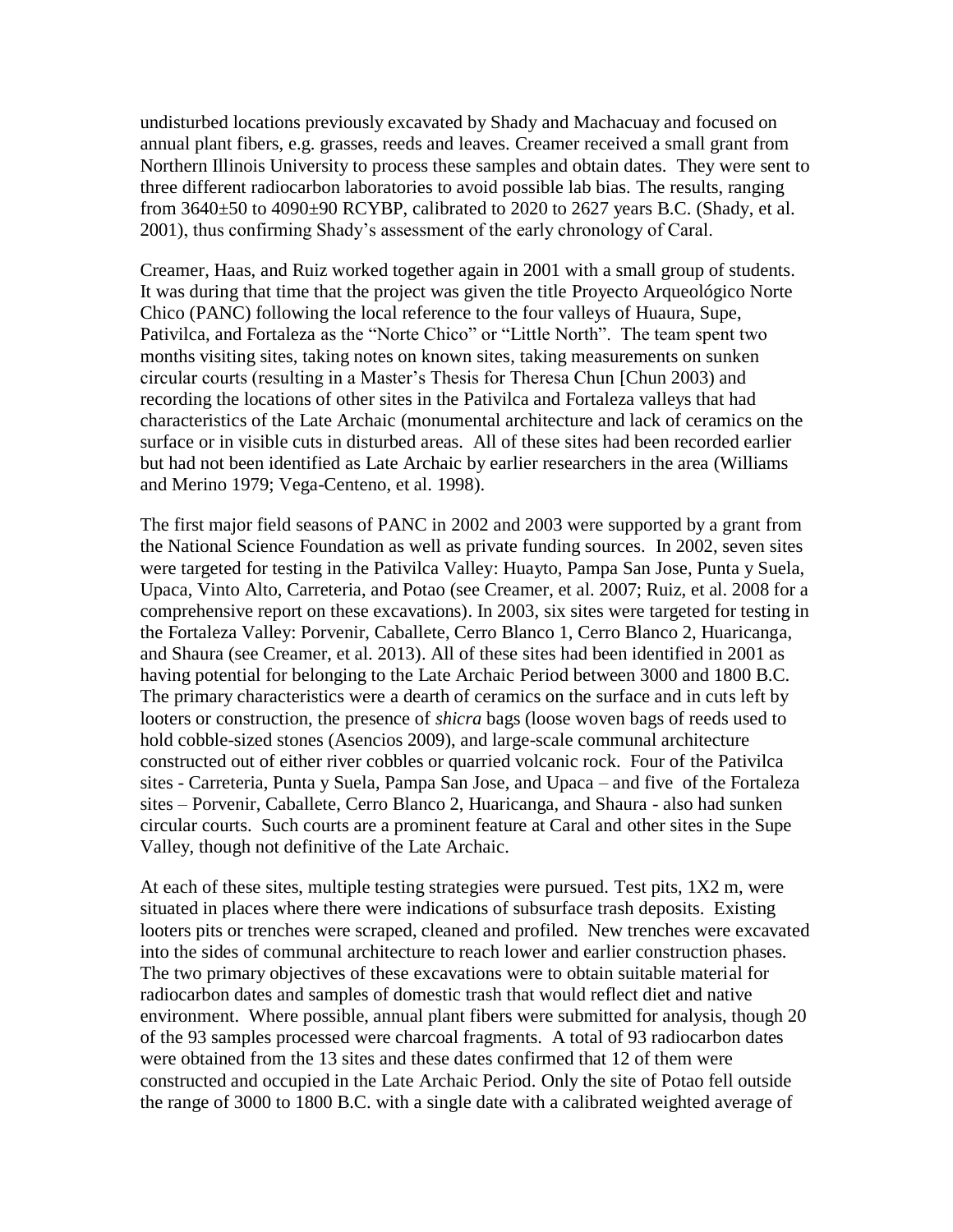1480 calBC. Again, three different laboratories were used to process the samples to avoid any possible lab bias. Significantly, the labs all delivered comparable results. (See Creamer, et al. 2007, 2013, for further information.)

In 2003, with private funding from PANC, the Field Museum entered into an agreement with Universidad Peruana Cayetano Heredia (UPCH) to outfit and implement a pollen laboratory equipped for the processing and identification of prehistoric pollen samples. The laboratory director, Luis Huamán Mesía, is the foremost expert on the pollens of Peru. Huamán traveled to the United States for training in the extraction and analysis of prehistoric pollen at the laboratory of Vaughn Bryant at Texas A&M University, a leading palynological laboratory in the US. Huamán also visited the Field Museum in Chicago to make collections of pollen samples from the extensive Peruvian plant collections made by Michael Dillon, Botany curator at the Museum. The UPCH laboratory was expanded over the years to include analysis of coprolites, starch grains, phytoliths, macrobotanical remains, fish bones, and shell. Due to the diligence of Huamán it stands today as one of the top biological/archaeological laboratories in South America. Comprehensive presentation and analysis of pollen results will be presented in the future on this web page. Preliminary analyses have been presented in Haas, et al. 2013.

The PANC team initiated new excavations, under the direction of Creamer, Haas and Manuel Perales Munguía, at the site of Caballete in the Fortaleza Valley in 2004 with private funding. Caballete is one of the largest Late Archaic sites in the Norte Chico region and also one of the best preserved. There are relatively small looting holes in several of the platform mounds, and an unsuccessful attempt to irrigate an area of several thousand sq m disturbed the surface with mechanized plowing. Caballete was targeted for more extensive excavations mainly because of the wide diversity of architecture visible on the surface and its comparatively undisturbed condition. The primary objective of these excavations was to come to a better understanding of the relationship between surface indications and subsurface remains and architecture. Two different 5 X 5 meter units were opened and 5 additional 1 X 2 meter test units were excavated. These latter test pits are described in Creamer, et al. 2013. The two 5 X 5s were not completed until the 2006 season and are to be reported in the future.

2004 also marked the initiation of a systematic survey of archaeological sites in the Huaura, Pativilca and Fortaleza Valleys. The Supe Valley had previously been surveyed by Williams and Merino (1979) and resurveyed by Shady (1997). The PANC surveys has a dual purpose: specifically to insure the identification and location of all Late Archaic sites in the Norte Chico; generally record the location and characteristics of all prehistoric and historic sites in these three valleys to allow for a general reconstruction of the history of occupation of the Norte Chico region from the time of the first immigrants to the Colonial Era. The Huaura Valley was surveyed in 2004 and 2005 under the direction of Kit Nelson and Alvaro Ruiz with support from a National Geographic grant to Haas as well as private funds. The Pativilca valley was surveyed in 2005 and 2006 and the Fortaleza Valley was surveyed in 2006 and 2007 both under the direction of Manuel Perales. Nathan Craig and Nicholas Tripcevich played central roles in developing the strategy for digital recording of all sites, mapping each site using ArcMap and Trimble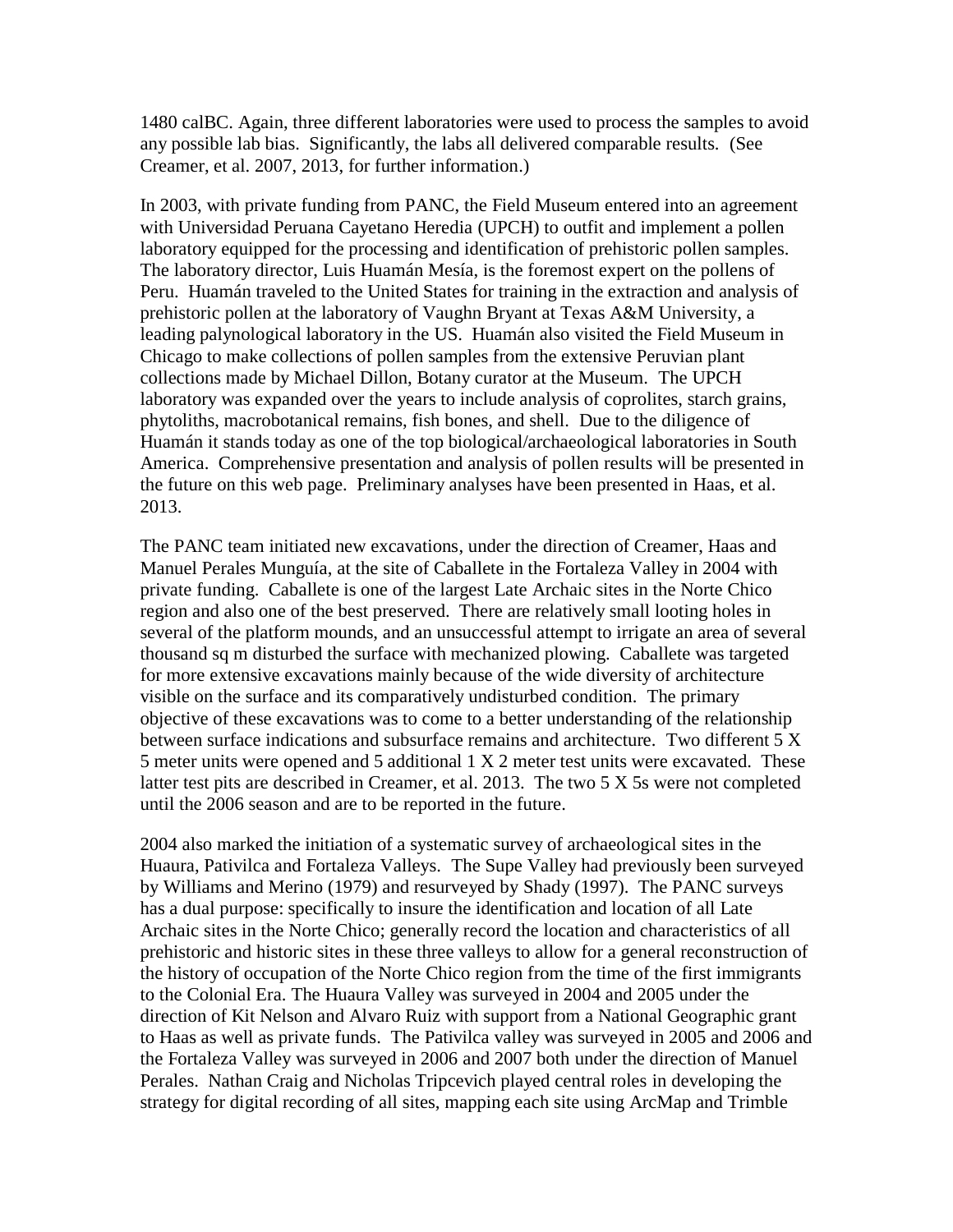submetric GPS recorders, and pinpointing each site and archaeological feature on GIS registered aerial photographs using these same tools. Post-processing correction of GPS data was provided by a GIS base station established at the PANC headquarters in Barranca. 534 sites were recorded in the Fortaleza Valley, 449 sites in the Pativilca Valley and 555 sites in the Huaura Valley. Specific data on all three surveys is available through project reports filed with the Instituto Nacional de Cultura, now incorporated into the Ministerio de Cultura (Nelson and Ruiz 2005; Perales 2006, 2007). (English language versions of these reports will be posted on this website in the future. The data are available on request to qualified researchers on the Registro Nacional de Arqueólogos of Peru.)

The next excavation field season was 2006 when the PANC team returned to Caballete with a grant from the National Science Foundation. The purpose of this grant was to look at variability in residential architecture as one measure of cultural complexity in the Norte Chico region. This year also marked a shift in excavation classification by the PANC team. Previously, the larger sites had been divided into general sectors - A, B, C, etc. – with test units within these sectors. However, upon further work at the sites, it was concluded that "sectors" could not be clearly defined by objective criteria. In place of this sectorization of the sites, individual excavation units were each identified by an Operation number - I, II, III, etc. – and each Operation had its own internal numbering sequence for layers, levels, walls, floors, features and such. In the 2006 excavations work continued on the two  $5 \times 5$  m operations (Ops I and II) initiated in 2004; an additional 5 X 5 m operation (Op. IV) was excavated outside the northern edge of the central plaza area.

This area was selected as being representative of a vast area extending out to the north from the central zone of monumental architecture. The area is marked by a light scatter of sea shells (clams, mussels, limpets, etc.) and lithics, and the Operation was excavated to determine the nature of subsurface occupation (if any) beneath this light surface scatter of cultural material. The results of the excavation, reported in Wulffen 2009, showed that there were multiple layers of ephemeral occupations below the surface characteristic of temporary campsites with small hearths, floor surfaces, post holes, and signs of wattle and daub structures. Operations I and II, initiated in 2004, were taken down to sterile soil in 2006 and will be reported in a future report. One distinctive discovery came from Op I, where at the lowermost level, Capa 3, Niveles 9c and 9e, two samples of annual plant fibers (leaves) returned radiocarbon dates of 5303± RCYBP, 4100 CalBC (AA84546) and 5271 RCYBP, 4140 CalBC (AA84547). Pollen from Nivel 9 included molle, cotton, possibly beans, and a single pollen grain of maize. Neither of these two dates is associated in any way with the monumental constructions at the site; however, the significance of these two dates is that they clearly indicate there were people settled at the site of Caballete at the beginning of the  $5<sup>th</sup>$  millennium B.C. Excavations in Operation VI opened up an extensive area of what appeared on the surface to be a separate, distinct and formally laid out residential complex. (See Winker 2011 for an analysis of Op VI.) On the south side of the principal platform mound there is a large area (approximately  $200 \text{ X}$ ) 150 M) of irregular surface with what appear to be walls, platforms, and room outlines. To assess the subsurface architecture a 5 X 5 area, Operation V, was opened up in 2006. This first season revealed the predicted series of walls, enclosures, formal and informal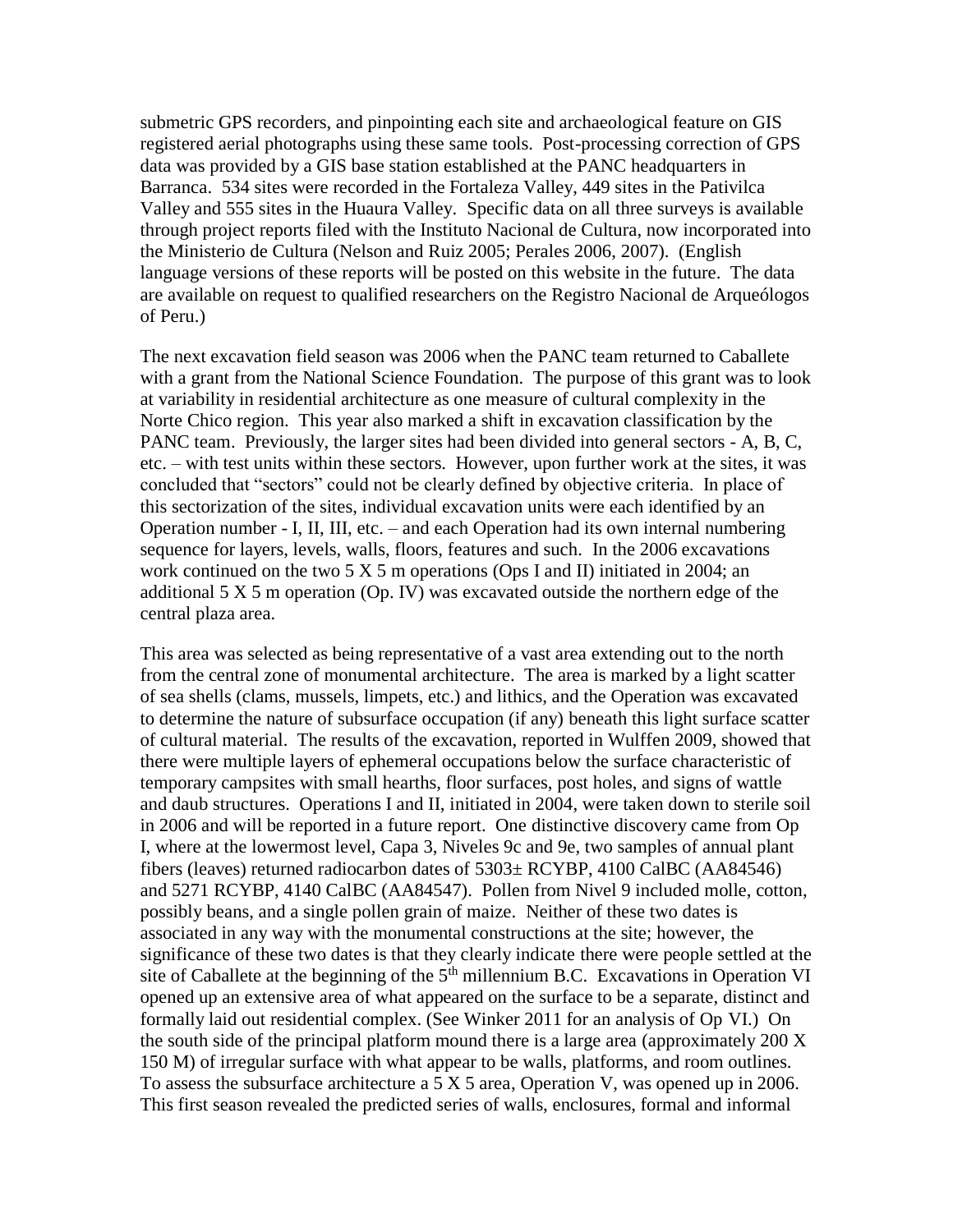floors, hearths and domestic refuse. Op V was expanded in 2008 and will be reported on in the future.

PANC shifted focus in 2007 from Caballete to Huaricanga another very large site 23 km inland in the Fortaleza Valley. Under the same grant from the National Science Foundation and private funding, three extensive areas were investigated. One, Operation II, was in the north side of the west end of the main mound. This excavation revealed a circular plaza with a sequence of carefully prepared floors, previously unidentified. Operation VI was at the far northern edge of the site just before the cut of a large historic arroyo or "huaico". This area had one small platform mound cut by erosion and a large area of low rubble and apparent evidence of walls and enclosures. Operation VI exposed an area of 229 sq m and uncovered a complex of clearly lower status residences with quincha (wattle and daub) walls, simple mud and stone walls, informally prepared floors, hearths, "pachamancas" (hot stone cooking pits or earth ovens) and domestic trash. Operation VII was placed on top of a low mound which had been transected by a modern irrigation canal that revealed a cross section of stone and clay walls and a sequence of carefully prepared floors. Excavation on top of this mound identified two large room complexes that bore the hallmarks of Kotosh temples that have been found in Late Archaic and Initial Period sites in the highlands immediately to the east of the Norte Chico. Fiber samples dates taken from floors in the profile of the mound yielded radiocarbon dates of 2400 and 2500 calBC, earlier than existing dates for highland temples. Additional excavations in this mound complex were conducted independently by Matthew Piscitelli and published in his dissertation (2014). Intrusive Initial Period and Early Horizon burials found in Ops II and VII as well as an intrusive Early Horizon burial found at Caballete were reported on by Bazan (2012).

The final season of PANC returned to Caballete to continue excavation of Op V, and open new Operations  $-$  IX and X – outside the great plaza area surrounded by the mounds, Op VII was situated adjacent to one of the smaller mounds in the main U-shaped complex and Op XI was a small test pit excavated in an area cut by modern construction where it appeared there might be trash predating the Late Archaic. Operations VII, IX and X are reported here.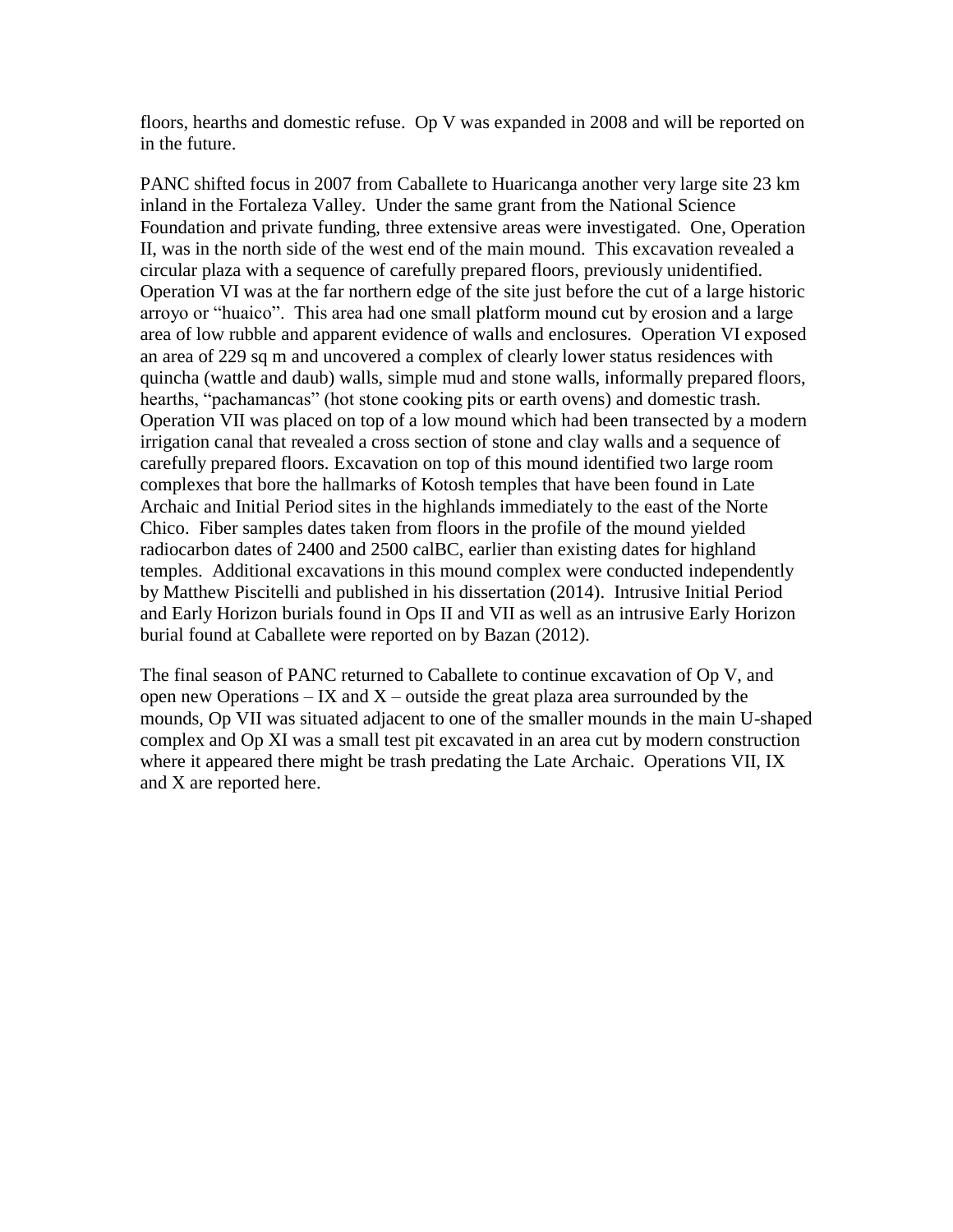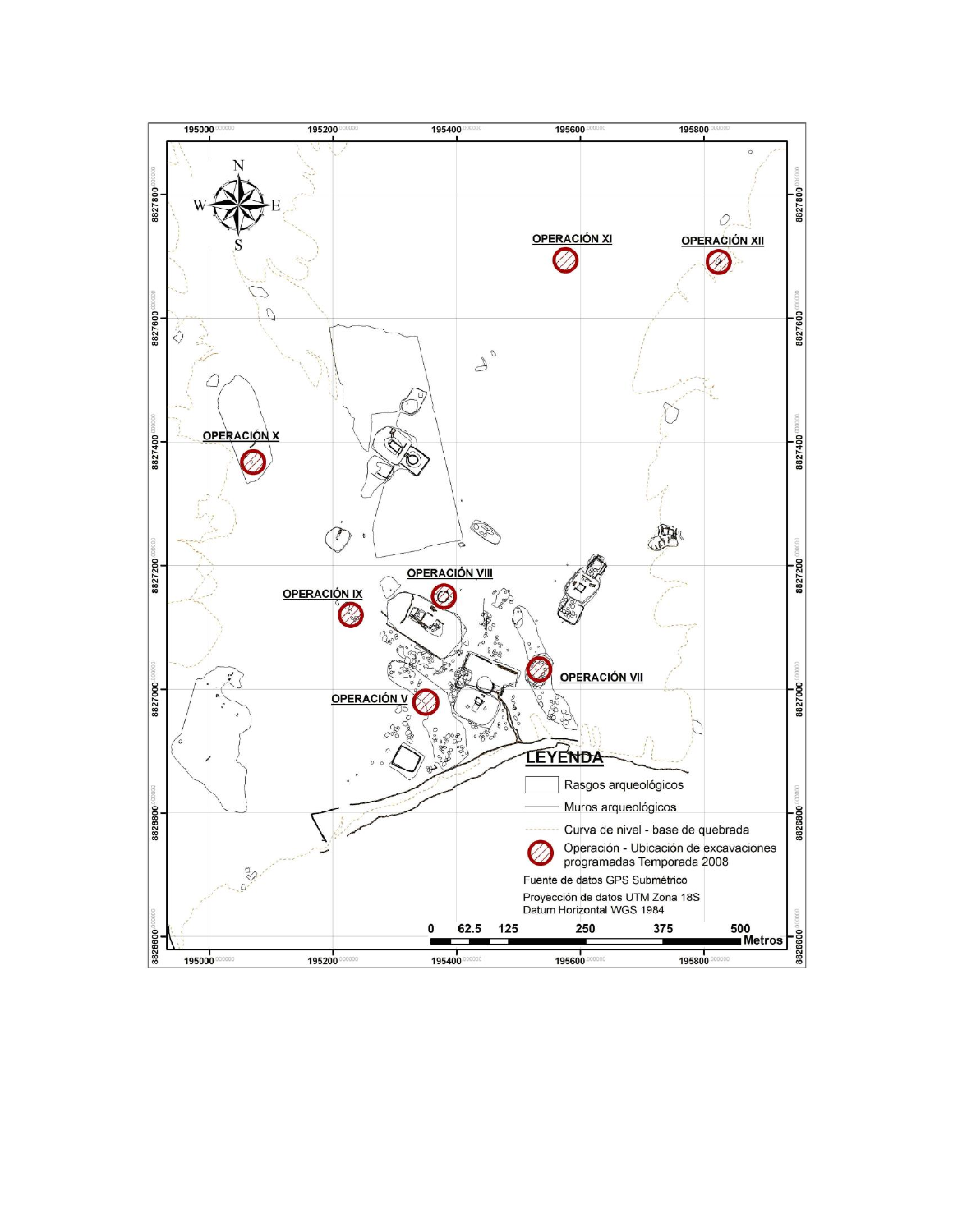Context

The results of the PANC surveys and excavations are enhancing our understanding of how and why complex polities first arose in the Andean region. One area were there seems to be the most resistance to chance is in the acceptance that the Late Archaic occupation of the Norte Chico region was not only vastly different from any other Late

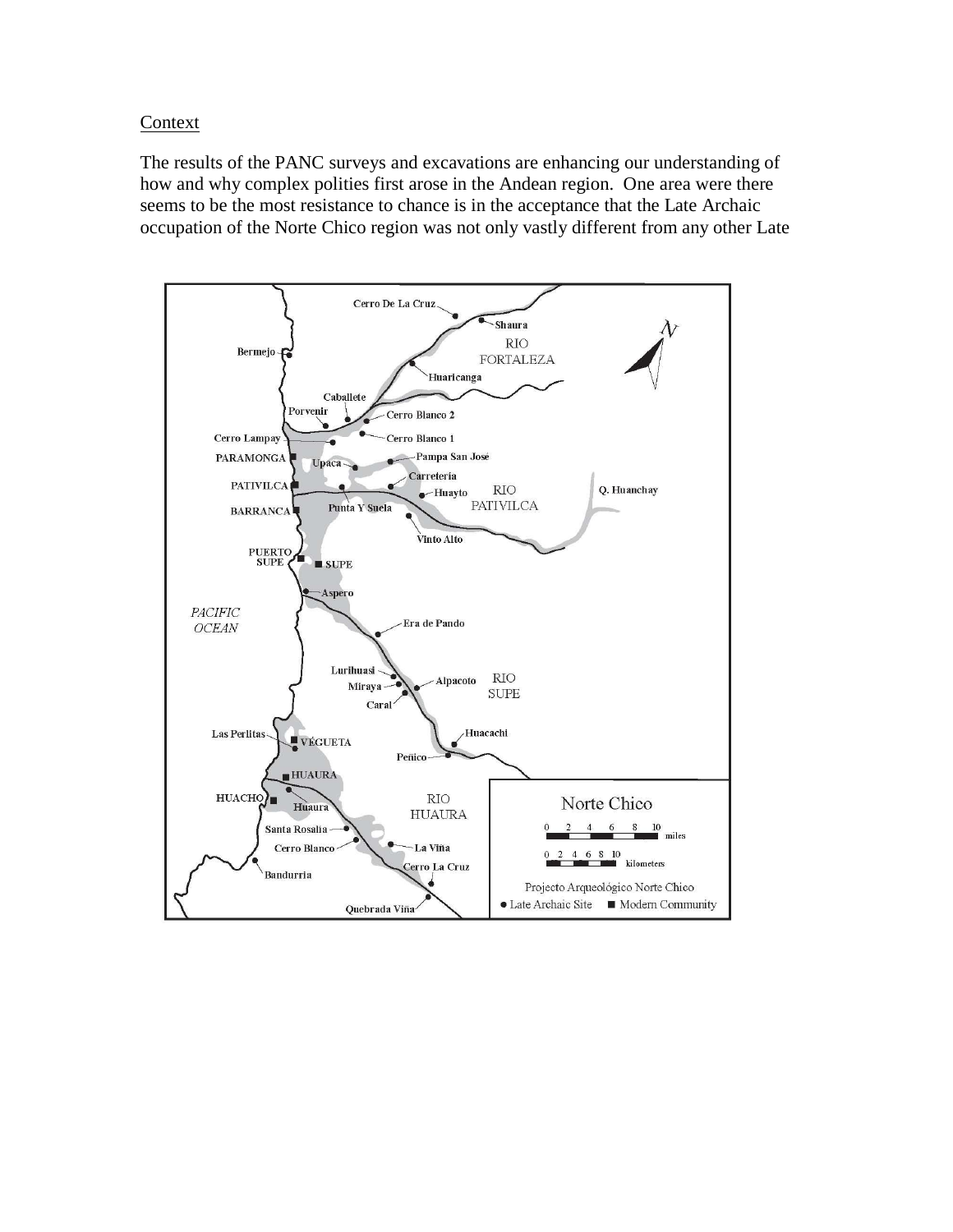Archaic occupation in the Andes, but that it was different from any of the later polities that evolved out of these early roots. All polities in the Andean region from Tiwanaku in the South to Lambayeque in the north can historically trace their roots back to the Norte Chico. Amongst the 1500+ sites recorded in the Huaura, Pativilca, and Fortaleza valleys the teams recorded a total of 22 Late Archaic sites with large scale communal architecture: 7 in Huaura, 6 in Pativilca, 9 in Fortaleza. These 22 sites, coupled with 8 sites in the Supe Valley that have either radiocarbon dates or classic Late Archaic characteristics, establish that **there were at least 30 sites in this one small cluster of valleys that were occupied between 3000+ and 1800 years B.C.** We emphasize this number as it is being systematically ignored in the current literature on Andean archaeology. Publications are making note only of the presence of Caral, Aspero, and perhaps one or two other sites in the Supe Valley. None, however, are acknowledging a pattern that is extraordinary and unique in Andean prehistory. In a space of time lasting over 1200 years – longer than any of the later horizons and intermediate periods – there were 30 sites with remarkably similar styles of large-scale architecture and ritual spaces all clustered in four small valleys on the north central coast of Peru (See Map 1). To our knowledge, such a pattern of a dense distribution of sites with public architecture in such a small area doesn't exist elsewhere in Peru, nor in any other world area as well. There is broad significance to this pattern in that much of Peruvian archaeology is "site-based", meaning that time periods, cultures, horizons, and similar concepts are discussed mostly in terms of individual sites, e.g. Chavín de Huantar, Cahuachi, Caballo Muerto, Chan Chan, Tiwanaku, Cerro Baul, Caral, Kotosh, etc. This is not an unreasonable approach when considering more complex polities with regional centers, capitals, states and such. But it does not work with a decentralized system such as that found in the Norte Chico. Despite unsupported proclamations to the contrary, there is no scientific evidence that Caral was the capital of a "Caral-Supe" state, or that there was a lord of the valley who ruled over a wide domain. Caral was not the largest of the Late Archaic sites in the Norte Chico, nor did it have the largest volume of monumental architecture. There are equally large and monumental sites in the adjacent valleys of Huaura, Pativilca and Fortaleza and a singular lack of any evidence that there was any kind of political centralization either within or across valleys (Creamer, et al. 2014; Haas and Creamer 2006, 2012). It may be convenient to ignore the cluster of Late Archaic sites in the Norte Chico, but it will never be possible to understand the early development of civilization in the Andean region without considering this unique interwoven emergent phenomenon.

### **References cited:**

Asencios Lindo, Gerbert 2009*Investigaciones de las Shicras en el Sitio Preceramico de Cer. ro Lampay*. Licenciatura thesis, Universidad Nacional Mayor de San Marcos, Lima.

### Bazán Perez, Augusto.

2012. *Reocupaciones de Complejos Monumentales del Period Arcaico Tardio en el Valle de Fortaleza, Costa Nor Central del Peru*. Licenciatura thesis, Universidad Nacional Mayor de San Marcos, Lima.

Chun, Teresa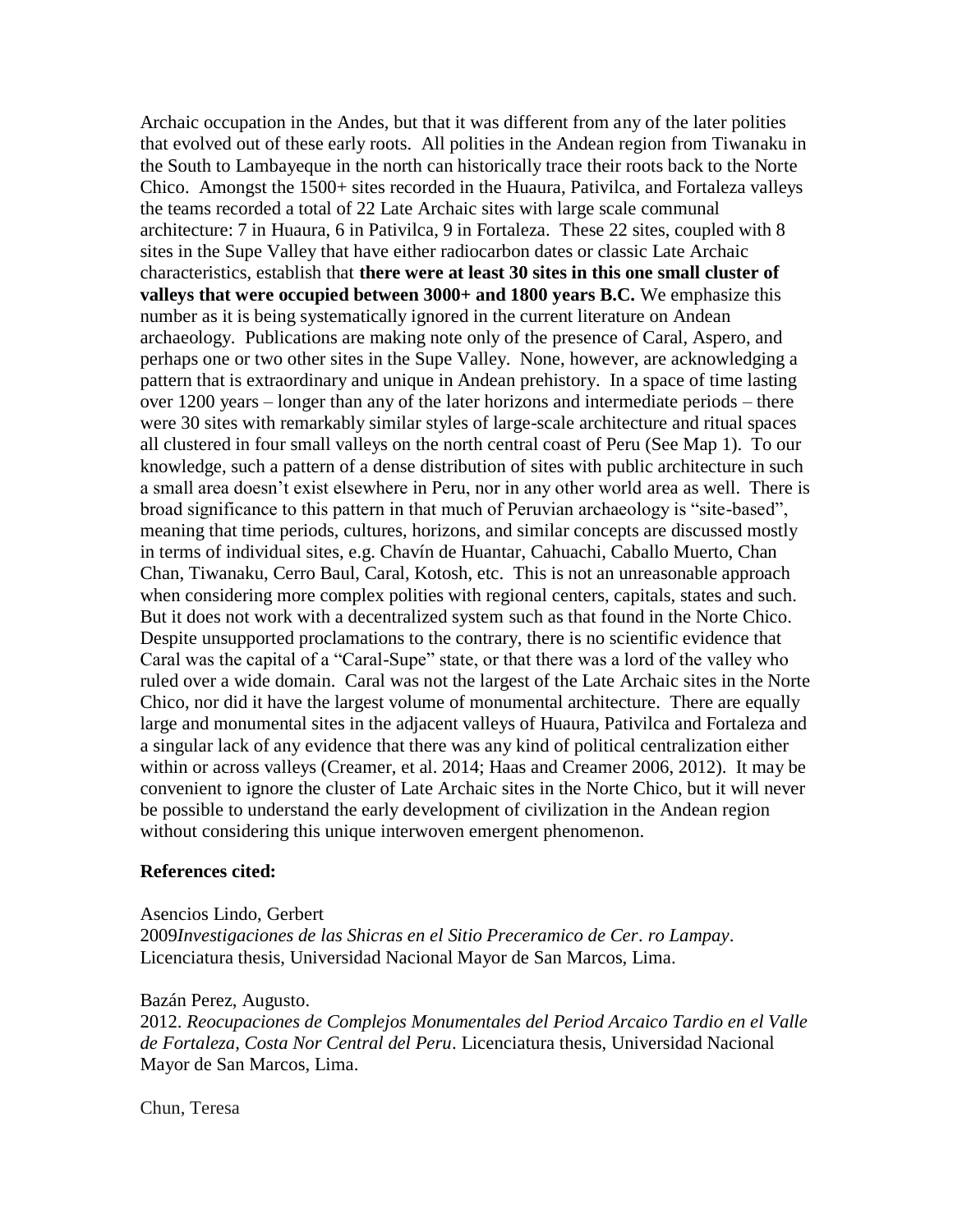2003 *Preceramic Circular Plazas in the Norte Chico, Peru.* Unpublished M.A. thesis, Anthropology Department, Northern Illinois University.

Creamer, Winifred, Jonathan Haas, Allen Rutherford 2014. Peer-Polity Interaction in the Norte Chico, Peru, 3000-1800 BC. In *The Maya and Their Central American Neighbors Settlement Patterns, Architecture, Hieroglyphic Texts and Ceramics,* edited by [Geoffrey E Braswell,](https://www.routledge.com/products/search?author=Geoffrey%20E%20Braswell) pp. 405-425. Routledge, New York.

Creamer, Winifred, Alvaro Ruiz Rubio, and Jonathan Haas 2007. *Archaeological Investigation of Late Archaic Sites (3000-1800 B.C.) in the Pativilca Valley, Peru*. Fieldiana 40. Field Museum of Natural History, Chicago.

Creamer, Winifred, Alvaro Ruiz Rubio, Manuel Perales Mungía and Jonathan Haas 2013. *The Fortaleza Valley, Peru: Archaeological Investigation of Late Archaic Sites (3000-1800 BC).* Fieldiana 44. Field Museum of Natural History, Chicago.

Haas, Jonathan and Winifred Creamer 2006. Crucible of Andean Civilization: The Peruvian Coast from 3000 to 1800 BC. *Current Anthropology* 47(5):745-775.

2012. Why Do People Build Monuments? Late Archaic Platform Mounds in the Norte Chico. In *Early New World Monumentality*, edited by Richard L. Burger and Robert M. Rosenswig, pp. 289-312. University Press of Florida, Gainesville.

Haas, Jonathan, Winifred Creamer, Luis Huamán Mesía, David Goldstein, Karl Reinhard, and Cindy Vergel Rodríguez

2013Evidence for maize (*Zea mays*) in the Late Archaic (3000-1800 B.C.) in the Norte Chico region of Peru. *Proceedings of the National Academy of Sciences* 110(13):4945- 4949.

Nelson, Kit, and Alvaro Ruiz Rubio. 2005. *Prospección del valle de Huaura: Informe final* submitted to the Instituto Nacional de Cultura, Lima, Peru

Perales Mungía , Manuel 2006. *Proyecto de Investigación: Reconocimiento Arqueológico en el Valle Bajo de Pativilca, Lima – Perú.* Informe Final submitted to the Instituto Nacional de Cultura, Lima, Peru.

2007. *Proyecto de Investigación: Reconocimiento Arqueológico en el Valle de Fortaleza (Lima-Áncash, Perú).* Informe Final submitted to the Instituto Nacional de Cultura, Lima, Peru.

Piscitelli, Matthew

2014. *Ritual is Power? Late Archaic Small-Scale Ceremonial Architecture in the Central Andes.* PhD Dissertation, Department of Anthropology, University of Illinois at Chicago.